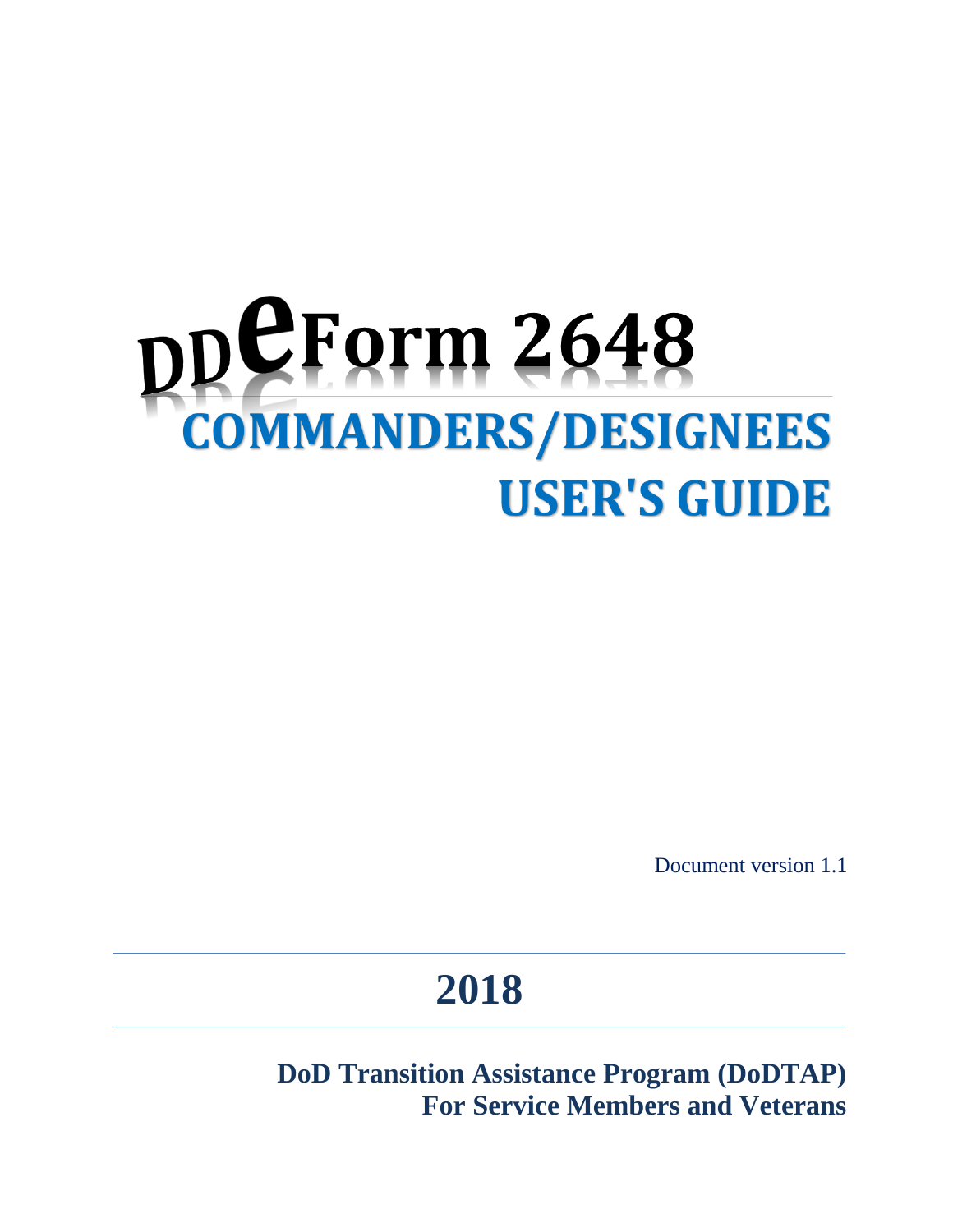## eForm Job Aid For Commanders/Designees

### **Commanders Verification: Overview**

Mandatory phase in which eligible Service members produce evidence of the deliverables to Commander's or their designee that meet the CRS before separation, retirement, or release from active duty.

- 1. To access a Service member's eForm using a token, you must access the token sent from email [dodhra.dodc-mb.dmdc.mbx.tacl-helpdesk@mail.mil.](mailto:dodhra.dodc-mb.dmdc.mbx.tacl-helpdesk@mail.mil)
	- Click on the token URL/weblink send to you in the email titled "Transition Assistance eform Approval Required." If the URL link is blocked by your system administrator, copy and paste the URL/Link inside the email into your web browser and press return/enter
	- Authenticate using your CAC email certificate and access the eForm
	- The specific eForm linked to the service member will open for your review.
	- Review input data, verify and sign the service member's eForm,
	- Close out of the eForm to view the Commander/Designee Dashboard. If a specific eForm for that token has already been signed, the system will automatically redirect you to their Dashboard.
- 2. Commanders or Designees are required to review and verify Section I Personal Information.
- 3. Answer yes/no for section II Commander's Verification.
- 4. Electronically Sign eForm in Section III. **If the eForm is incomplete, it will not allow you to sign. Go to the top of the eForm and press save. A red box will alert you to information you did not complete.**
- 5. The eForm contains embedded instructions and they are hyperlinked in blue. (See purple box and arrow on section II - question 1 for example)
- 6. When you have completed the eForm, a notification will be sent to the Service member notifying them of the completion. The Service member can print a copy of their form.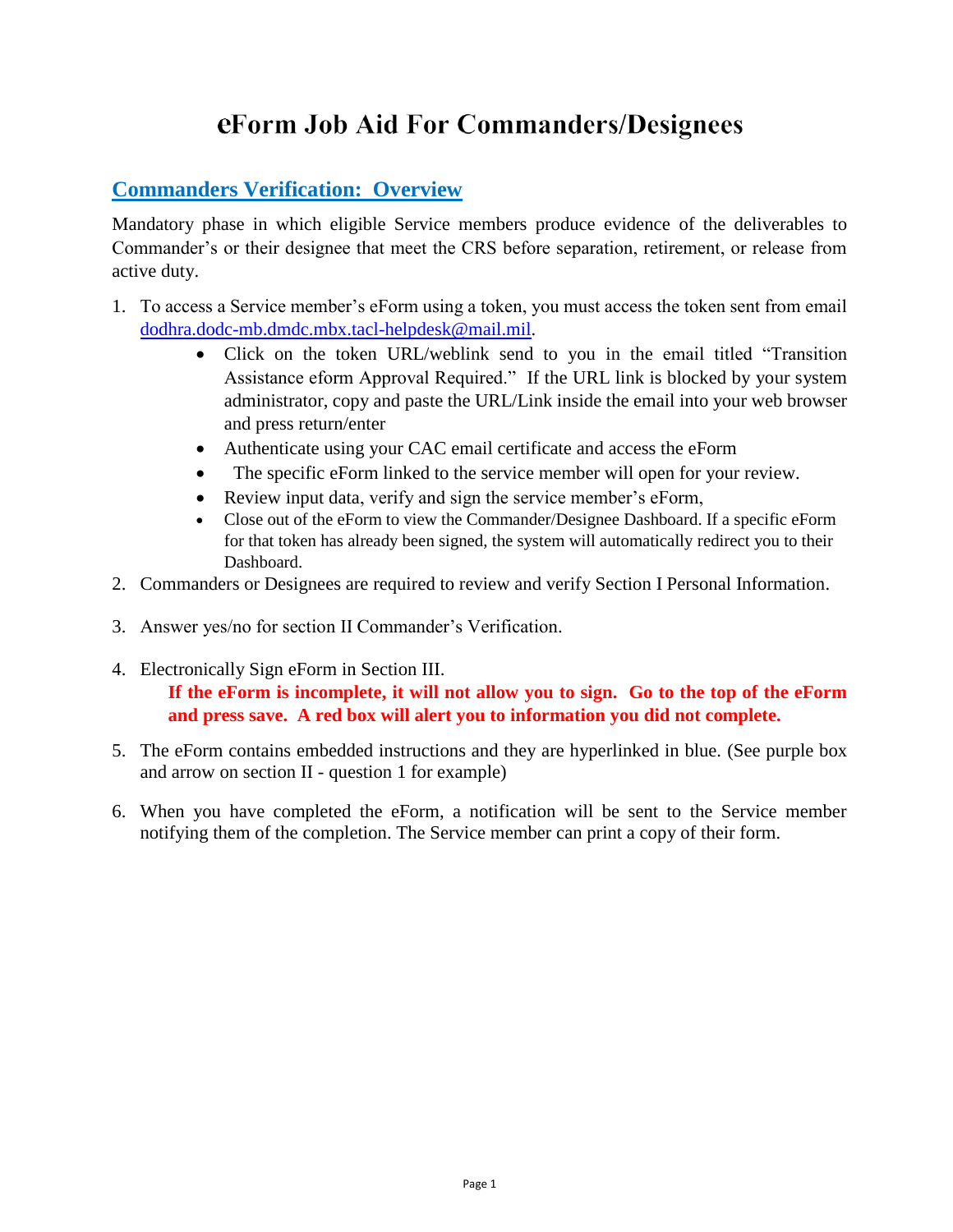## **Commanders Verification: Additional Details**

The eForm is not editable in this phase, with the exception of a few fields, such as Remarks or Warm Handovers.

| Transition Assistance Program<br>For Commanders and Commander's Designees                                                                                                                                                                                                                                                                                                                                                                                                                                                                                                                                                                                                                                                                          |  |
|----------------------------------------------------------------------------------------------------------------------------------------------------------------------------------------------------------------------------------------------------------------------------------------------------------------------------------------------------------------------------------------------------------------------------------------------------------------------------------------------------------------------------------------------------------------------------------------------------------------------------------------------------------------------------------------------------------------------------------------------------|--|
| Home<br><b>Sessions</b><br><b>Transition Documents</b><br><b>VMET</b><br><b>Reports</b><br><b>Person Search</b><br>Logout                                                                                                                                                                                                                                                                                                                                                                                                                                                                                                                                                                                                                          |  |
| Transition Assistance eForm (eForm) -- Commander's Verification<br>As the Commander or Commander's Designee, you are required to do a complete verification on all the items listed below for this Service member. If you see a red "X", that indicates<br>the Service member did not complete that applicable requirement according to the Transition Assistance Counselor, while a green checkmark indicates the Service member did<br>complete the requirement.                                                                                                                                                                                                                                                                                 |  |
| Save<br>Close<br>Phase Commander's Verification Created 2017/12/11 Last Updated 2017/12/13                                                                                                                                                                                                                                                                                                                                                                                                                                                                                                                                                                                                                                                         |  |
| If the Service member's personal information is incorrect, have them contact their servicing Personnel Office.                                                                                                                                                                                                                                                                                                                                                                                                                                                                                                                                                                                                                                     |  |
| <b>↓</b> I. Service Member Personal Information                                                                                                                                                                                                                                                                                                                                                                                                                                                                                                                                                                                                                                                                                                    |  |
| 3. Service Marine Corps<br>1. Name TEST, USER<br>2. Grade $E4$<br>4. Component Active                                                                                                                                                                                                                                                                                                                                                                                                                                                                                                                                                                                                                                                              |  |
| 5. Personnel Category Code Active Duty Member<br>6. Title<br>7. Unit Name: Not Available<br>8. Unit Id Code: M209021M                                                                                                                                                                                                                                                                                                                                                                                                                                                                                                                                                                                                                              |  |
| 8. Anticipated Date of Separation: 2017/12/11<br>9. Type of Separation: Separating Voluntarily<br>10. Reason for Separation: Retiring                                                                                                                                                                                                                                                                                                                                                                                                                                                                                                                                                                                                              |  |
| II. Commander's Verification                                                                                                                                                                                                                                                                                                                                                                                                                                                                                                                                                                                                                                                                                                                       |  |
| 1. Pre-Separation Counseling Completed with 89 Days or Less Remaining on Active Duty                                                                                                                                                                                                                                                                                                                                                                                                                                                                                                                                                                                                                                                               |  |
| Per Title 10, USC 1142, Pre-Separation counseling must be completed at least 90 days prior to separation.<br>guidance on what you are viewing<br>Pre-Separation counseling days remaining prior to planned separation:<br>57<br>and verifying. When you click the<br>hyperlink, information to help you<br>Justification: Change in Career Decision<br>answer the item will appear.<br>Justification Remarks: None<br>Click Here to View Guidance for Pre-Separation counseling completed with 89 days or less remaining before the anticipated date of separation<br>If a Service member has 89 days or less remaining on active duty at the time he/she completes Pre-separation                                                                 |  |
| Counseling, then the Commander/Commander's Designee must validate the justification and remarks provided<br>by the Transition Assistance Counselor as to why the Service member did not complete Pre-separation<br>Counseling at least 90 days prior to separation.                                                                                                                                                                                                                                                                                                                                                                                                                                                                                |  |
| 2. Veteran's Opportunity to Work (VOW) Act Compliance Summary                                                                                                                                                                                                                                                                                                                                                                                                                                                                                                                                                                                                                                                                                      |  |
| 1. Pre-Separation Counseling<br>Status: Completed<br>Date Completed: 2017/12/12                                                                                                                                                                                                                                                                                                                                                                                                                                                                                                                                                                                                                                                                    |  |
| This area shows VOW<br>2. VA Benefits Briefing<br>Status: Completed<br>Date Verified/Completed: 2016/03/16<br>Compliance and includes<br>3. DOL Employment Workshop Status: Completed<br>Date Verified/Completed: 2016/03/<br>dates it was completed                                                                                                                                                                                                                                                                                                                                                                                                                                                                                               |  |
| 3. Individual Transition Plan Document Summary                                                                                                                                                                                                                                                                                                                                                                                                                                                                                                                                                                                                                                                                                                     |  |
| Reported as: Completed                                                                                                                                                                                                                                                                                                                                                                                                                                                                                                                                                                                                                                                                                                                             |  |
| Click Here to View Guidance for Verifying an Individual Transition Plan (ITP) Document was Completed                                                                                                                                                                                                                                                                                                                                                                                                                                                                                                                                                                                                                                               |  |
| $\bigcirc$ Yes $\bigcirc$ No I verify a viable ITP was completed.                                                                                                                                                                                                                                                                                                                                                                                                                                                                                                                                                                                                                                                                                  |  |
| A Commander/Commander's Designee is responsible for verifying that Service members have a viable<br>Individual Transition Plan (ITP). If the Service member has a viable ITP, as reported by the Transition<br>Counselor or provided to you, then check the "Yes" option. If the Transition Counselor reported that the Service<br>member does not have a viable ITP and you agree, you are required to 1) check the "No" option; 2) refer the<br>Service member back to the appropriate member of your staff to assist them in developing a viable ITP; or 3)<br>document in the remarks section that the Service member did not have a viable ITP and you are still signing off<br>on the verification process without any additional referrals. |  |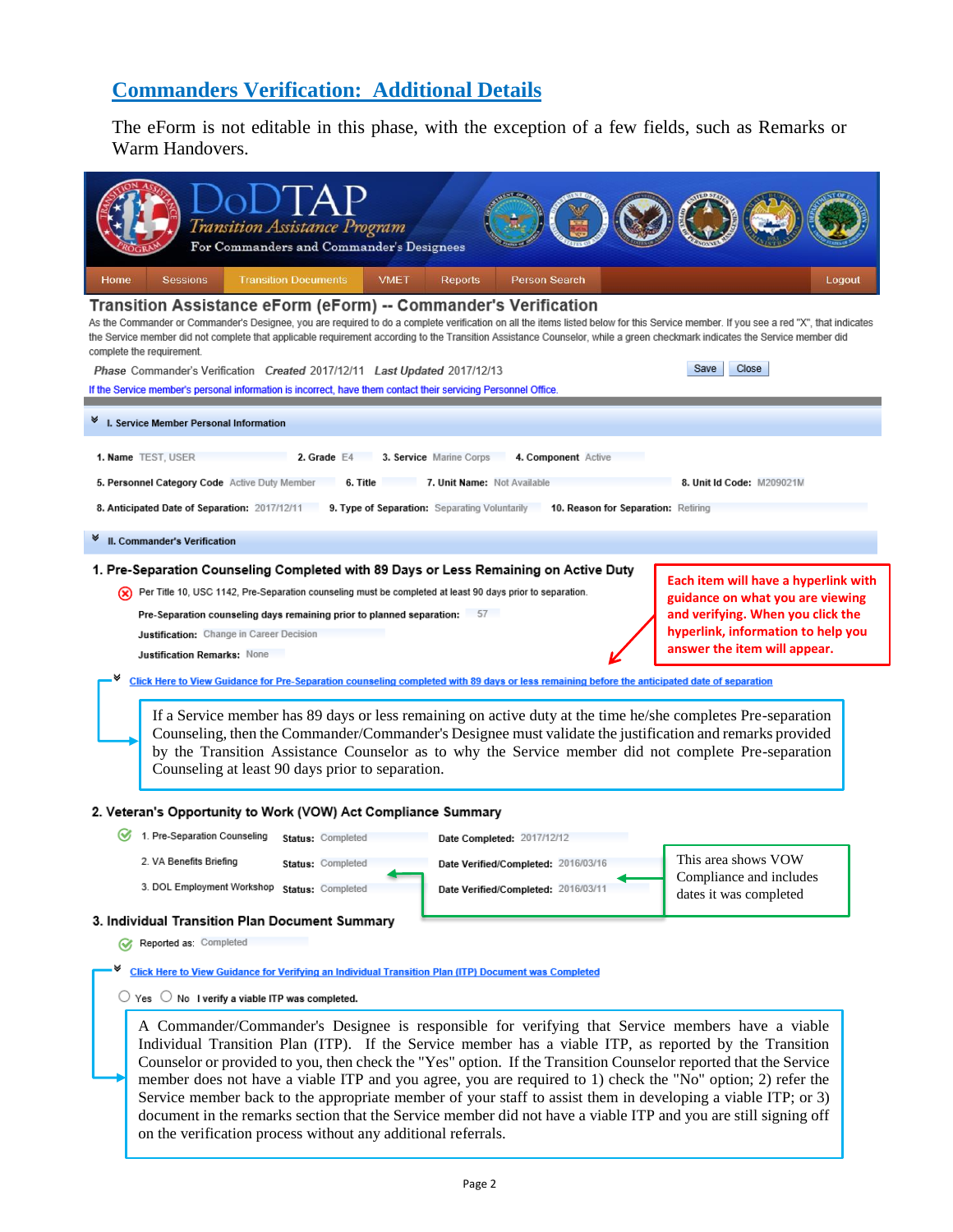• Commanders or Designees must verify that all applicable CRS were completed (see box and explanation in number 4 below).

| 4. Career Readiness Standards Summary |                  | Number of CRS Items Reported as Incomplete | $\overline{0}$                                                                                                 |
|---------------------------------------|------------------|--------------------------------------------|----------------------------------------------------------------------------------------------------------------|
| ≫                                     |                  |                                            | Click to View All Career Readiness Standards (CRS)                                                             |
|                                       | #                | <b>CRS Met?</b>                            | <b>CRS Description</b>                                                                                         |
|                                       | CRS <sub>1</sub> | Yes                                        | Registered on eBenefits                                                                                        |
|                                       | CRS <sub>2</sub> | Yes                                        | Prepared a criterion-based, post-separation Financial Plan, i.e., a budget                                     |
|                                       | CRS <sub>3</sub> | Yes                                        | Completed a criterion-based Individual Transition Plan (ITP)                                                   |
|                                       | CRS <sub>4</sub> | Yes                                        | Completed a Continuum of Military Service Opportunity counseling (Active-Component Only)                       |
|                                       | CRS <sub>5</sub> | Yes                                        | Verified a completed Gap Analysis or provided verification of employment                                       |
|                                       | CRS <sub>6</sub> | Yes                                        | Completed an assessment tool in support of the Individual Transition Plan (ITP)                                |
|                                       | CRS <sub>7</sub> | Yes                                        | Completed a resume or provide verification of employment in support of the Individual<br>Transition Plan (ITP) |
|                                       | CRS <sub>8</sub> | Yes                                        | Completed a comparison of higher education or technical training institution options                           |

#### **Click Here to View Guidance for Verifying Career Readiness Standards (CRS)**

 $\bigcirc$  Yes  $\bigcirc$  No I verify all applicable Career Readiness Standards were met.

A Commander/Commander's Designee is responsible for verifying all applicable CRS were met, which means you are affirming that the Service member completed and provided to you the above CRS items. If you determine any of the applicable CRSs were not met, you are required to 1) check the "No" option to verify that all applicable CRS were not met; 2) initiate a warm handover below for the applicable CRS yourself or ensure it is completed by the appropriate member of your staff; and 3) document in the remarks section the steps taken to mitigate the member not meeting CRS (i.e., steps to initiate / execute a warm handover). As the Commander/Commander's Designee, you are in the unique position to decide that the Service member "meets CRS" even if some of the above listed CRSs are not completed, based on in-depth discussions with the member where you determine that the Service member is prepared and ready to transition.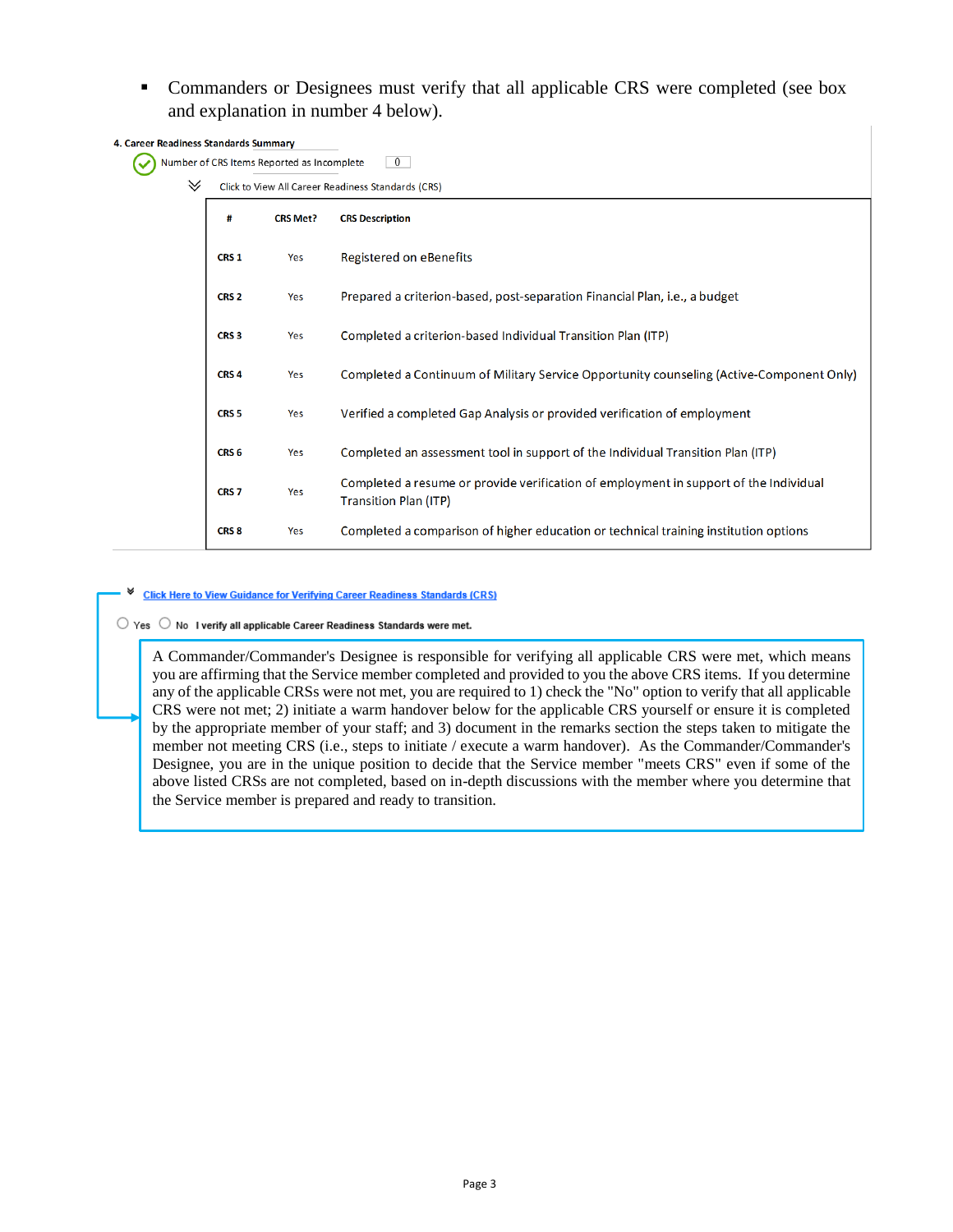#### 5. Warm Handovers Summary

5a. Reported Warm handover Information

|             | <i>a. Kebortea warm nangover imormanol</i>                                                                                                                                                                                    |      |                   |                               |
|-------------|-------------------------------------------------------------------------------------------------------------------------------------------------------------------------------------------------------------------------------|------|-------------------|-------------------------------|
| <b>Type</b> | <b>Saved Warm Handovers Content</b>                                                                                                                                                                                           | Edit | Add Warm Handover |                               |
| Other       | TVPO, 123-345-5678, TVPO, Mark Center, 4800 Mark Center Dr. Alexandria, VA                                                                                                                                                    |      |                   | Verify that all required warm |
|             | <b>Click Here to View Guidance for Verifying Warm Handovers</b>                                                                                                                                                               |      |                   | handovers were issued         |
|             | $\circlearrowright$ Yes $\circlearrowright$ No I verify that a warm handover was executed for all applicable CRSs not met. $\triangleleft$                                                                                    |      |                   |                               |
|             |                                                                                                                                                                                                                               |      |                   |                               |
|             | A Commander/Commander's Designee is responsible for verifying warm handovers were initiated / executed,<br>which means you are affirming that a person-to-person connection (face-to-face, telephonic, or email exchange)     |      |                   |                               |
|             | between the Service Member and the warm handover point of contact listed above occurred. If you determine that                                                                                                                |      |                   |                               |
|             | a warm handover was executed for all applicable CRS not met, then check the "Yes" option. If you determine this                                                                                                               |      |                   |                               |
|             | connection has not yet occurred, then you are required to 1) check the "No" option; 2) initiate a warm handover<br>and make the connection yourself or ensure it is completed by the appropriate member of your staff; and 3) |      |                   |                               |
|             | document in the remarks section the steps taken to mitigate the situation regarding the warm handover.                                                                                                                        |      |                   |                               |
|             |                                                                                                                                                                                                                               |      |                   |                               |
|             |                                                                                                                                                                                                                               |      |                   |                               |
|             | 5b. Did the Service member report that they have adequate transportation to meet their personal/family needs post-separation, or a plan to address<br>their transportation needs?                                             |      |                   |                               |
|             | Reported as: Yes Remarks: None                                                                                                                                                                                                |      |                   |                               |
|             | Click Here to View Guidance for the Warm Handover Requirement Based on the Post-Transition Transportation Plan                                                                                                                |      |                   |                               |
| ○ Yes       | No I verify that a warm handover was executed because the Service member did not have a post-transition transportation plan.                                                                                                  |      |                   |                               |
|             |                                                                                                                                                                                                                               |      |                   |                               |
|             | If you as the Commander/Commander's Designee determine that the Service member has a post-transition<br>transportation plan that meets personal/family needs, then check the "Yes" option. If you determine that the          |      |                   |                               |
|             | Service member does not have a post-transition transportation plan that meets personal/family needs, then you                                                                                                                 |      |                   |                               |
|             | are required to 1) check the "No" option; 2) initiate a warm handover and make the connection yourself or ensure                                                                                                              |      |                   |                               |
|             | it is completed by the appropriate member of your staff; and 3) document in the remarks section the steps taken<br>to mitigate the situation (i.e., warm handover for post-transition transportation).                        |      |                   |                               |
|             |                                                                                                                                                                                                                               |      |                   |                               |
|             |                                                                                                                                                                                                                               |      |                   |                               |
|             | 5c. Did the Service member report that they have adequate housing to meet their personal/family needs post-separation, or a plan to address their<br>housing needs?                                                           |      |                   |                               |
|             | Reported as: Yes Remarks: None                                                                                                                                                                                                |      |                   |                               |
|             | Click Here to View Guidance for the Warm Handover Requirement Based on the Post-Transition Housing Plan                                                                                                                       |      |                   |                               |
|             |                                                                                                                                                                                                                               |      |                   |                               |
|             | $\circlearrowright$ Yes $\circlearrowright$ No I verify that a warm handover was executed because the Service member did not have a post-transition housing plan.                                                             |      |                   |                               |
|             | If you as the Commander/Commander's Designee determine that the Service member has a post-transition                                                                                                                          |      |                   |                               |
|             | housing plan that meets personal/family needs, then check the "Yes" option. If you determine that the Service                                                                                                                 |      |                   |                               |
|             | member does not have a post-transition housing plan that meets personal/family needs, then you are required<br>to 1) check the "No" option; 2) initiate a warm handover and make the connection yourself or ensure it is      |      |                   |                               |
|             | completed by the appropriate member of your staff; and 3) document in the remarks section the steps taken to                                                                                                                  |      |                   |                               |
|             | mitigate the situation (i.e., warm handover for post-transition housing).                                                                                                                                                     |      |                   |                               |
|             |                                                                                                                                                                                                                               |      |                   |                               |
|             |                                                                                                                                                                                                                               |      |                   |                               |
|             | 5d. Warm Handover Requirement Based on Less than Honorable Discharge                                                                                                                                                          |      |                   |                               |
|             | Click Here to View Guidance for the Warm Handover Requirement Based on Less than Honorable Discharge                                                                                                                          |      |                   |                               |
|             | $\bigcirc$ Yes $\bigcirc$ N/A I verify that a warm handover was executed to Department of Labor because the Service member is separating with less than an Honorable Discharge.                                               |      |                   |                               |
|             | If you as the Commander/Commander's Designee determine that the Service member is separating with a less                                                                                                                      |      |                   |                               |
|             |                                                                                                                                                                                                                               |      |                   |                               |

than honorable discharge, then you are required to 1) check the "Yes" option; 2) initiate a warm handover to the Department of Labor American Job Center and make the connection yourself or ensure it is completed by the appropriate member of your staff; and 3) document in the remarks section the steps taken to mitigate the situation (i.e., warm handover to the Department of Labor American Job Center).